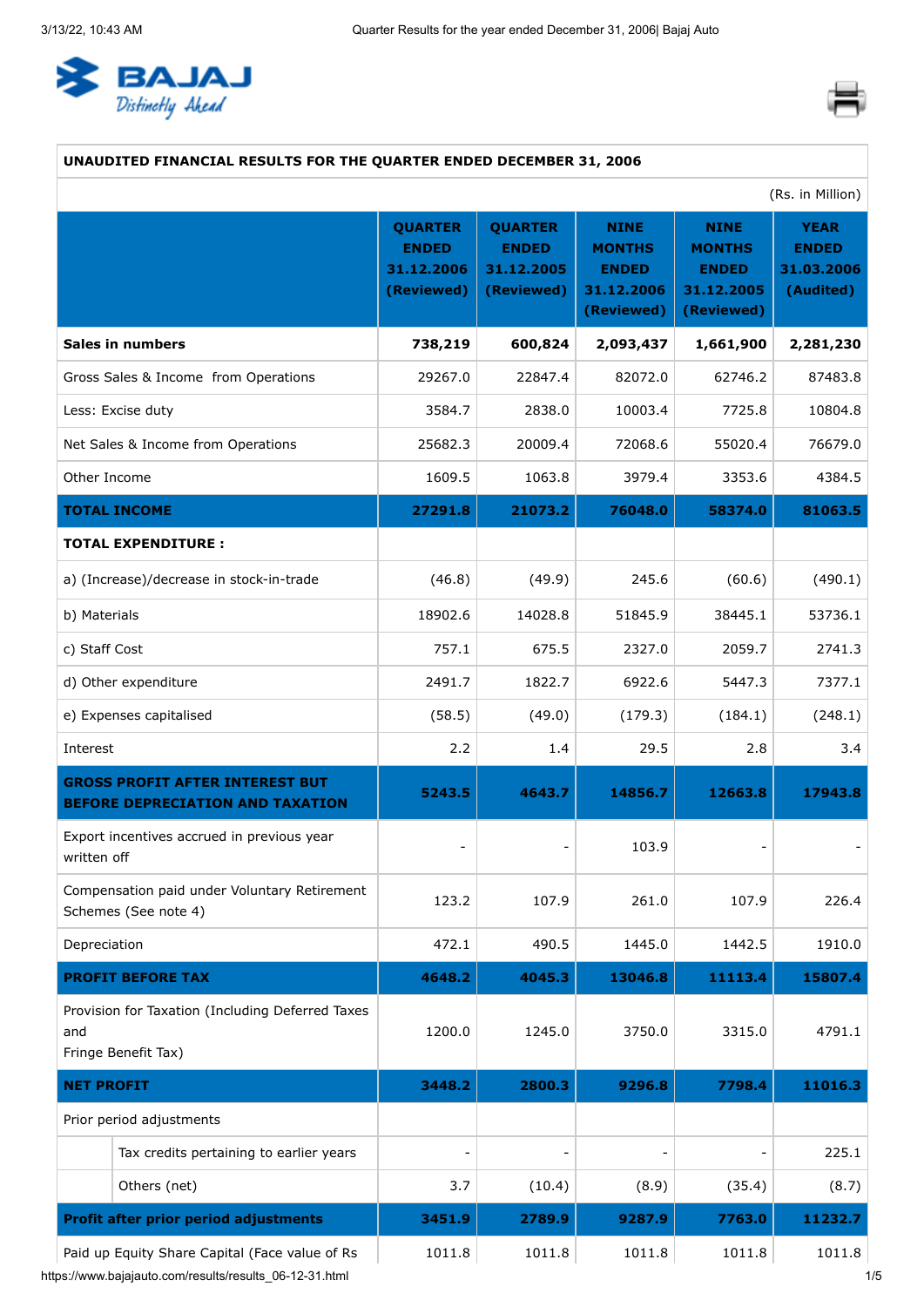| $10/-$ )                                                                        |      |      |            |            |            |
|---------------------------------------------------------------------------------|------|------|------------|------------|------------|
| Reserves excluding Revaluation Reserves                                         |      |      |            |            | 46695.5    |
| Basic and Diluted Earnings per Share of Rs.<br>10/- each (not annualised) (Rs). | 34.1 | 27.5 | 91.8       | 76.7       | 111.0      |
| Aggregate of Public Shareholding:                                               |      |      |            |            |            |
| No. of shares                                                                   |      |      | 69,060,177 | 68,742,915 | 68,727,147 |
| Percentage of Shareholding                                                      |      |      | 68.25%     | 67.94%     | 67.92%     |

# CONSOLIDATED FINANCIAL AND SEGMENT-WISE RESULTS OF BAJAJ AUTO LTD. AND ITS SUBSIDIARIES, JOINT VENTURES AND ASSOCIATES

| UNAUDITED CONSOLIDATED FINANCIAL RESULTS FOR THE QUARTER ENDED DECEMBER 31, 2006    |                                              |                                              |                                                            |                                                            |                                                        |
|-------------------------------------------------------------------------------------|----------------------------------------------|----------------------------------------------|------------------------------------------------------------|------------------------------------------------------------|--------------------------------------------------------|
|                                                                                     |                                              |                                              |                                                            |                                                            | (Rs. in Million)                                       |
|                                                                                     | <b>QUARTER</b><br><b>ENDED</b><br>31.12.2006 | <b>QUARTER</b><br><b>ENDED</b><br>31.12.2005 | <b>NINE</b><br><b>MONTHS</b><br><b>ENDED</b><br>31.12.2006 | <b>NINE</b><br><b>MONTHS</b><br><b>ENDED</b><br>31.12.2005 | <b>YEAR</b><br><b>ENDED</b><br>31.03.2006<br>(Audited) |
| <b>Net Sales / Income</b>                                                           | 26960.3                                      | 20808.2                                      | 75291.7                                                    | 58062.2                                                    | 81037.4                                                |
|                                                                                     |                                              |                                              |                                                            |                                                            |                                                        |
| <b>TOTAL EXPENDITURE:</b>                                                           |                                              |                                              |                                                            |                                                            |                                                        |
| a) Materials                                                                        | 18790.5                                      | 13986.4                                      | 52036.4                                                    | 38408.0                                                    | 53281.5                                                |
| b) Staff Cost                                                                       | 771.1                                        | 676.6                                        | 2352.9                                                     | 2072.5                                                     | 2763.6                                                 |
| c) Other expenditure                                                                | 2487.5                                       | 1801.6                                       | 6909.7                                                     | 5425.1                                                     | 7391.4                                                 |
| d) Expenses capitalised                                                             | (58.5)                                       | (49.0)                                       | (179.3)                                                    | (184.1)                                                    | (248.1)                                                |
| Interest                                                                            | 2.2                                          | 1.4                                          | 29.5                                                       | 2.8                                                        | 3.4                                                    |
| <b>Gross Profit after Interest but before</b><br><b>Depreciation &amp; Taxation</b> | 4967.5                                       | 4391.2                                       | 14142.5                                                    | 12337.9                                                    | 17845.6                                                |
| Export incentives accrued in previous year<br>written off                           |                                              |                                              | 103.9                                                      |                                                            |                                                        |
| Compensation paid under Voluntary Retirement<br>Schemes (See note 4)                | 123.2                                        | 108.3                                        | 261.0                                                      | 109.0                                                      | 227.8                                                  |
| Depreciation                                                                        | 472.9                                        | 491.1                                        | 1447.1                                                     | 1444.5                                                     | 1912.8                                                 |
| Profit before Tax and share of profit on<br><b>Investments in Associates</b>        | 4371.4                                       | 3791.8                                       | 12330.5                                                    | 10784.4                                                    | 15705.0                                                |
| Add: Share of Profit/(Loss) after tax on<br>Investments in Associates               | 69.9                                         | (55.2)                                       | 109.8                                                      | 55.2                                                       | 93.1                                                   |
| <b>Profit before Tax</b>                                                            | 4441.3                                       | 3736.6                                       | 12440.3                                                    | 10839.6                                                    | 15798.1                                                |
| Provision for Taxation (Including Deferred Taxes<br>& Fringe Benefit Tax)           | 1229.9                                       | 1256.9                                       | 3949.4                                                     | 3465.1                                                     | 5093.7                                                 |
| <b>Net Profit</b>                                                                   | 3211.4                                       | 2479.7                                       | 8490.9                                                     | 7374.5                                                     | 10704.4                                                |
| Prior period adjustments                                                            |                                              |                                              |                                                            |                                                            |                                                        |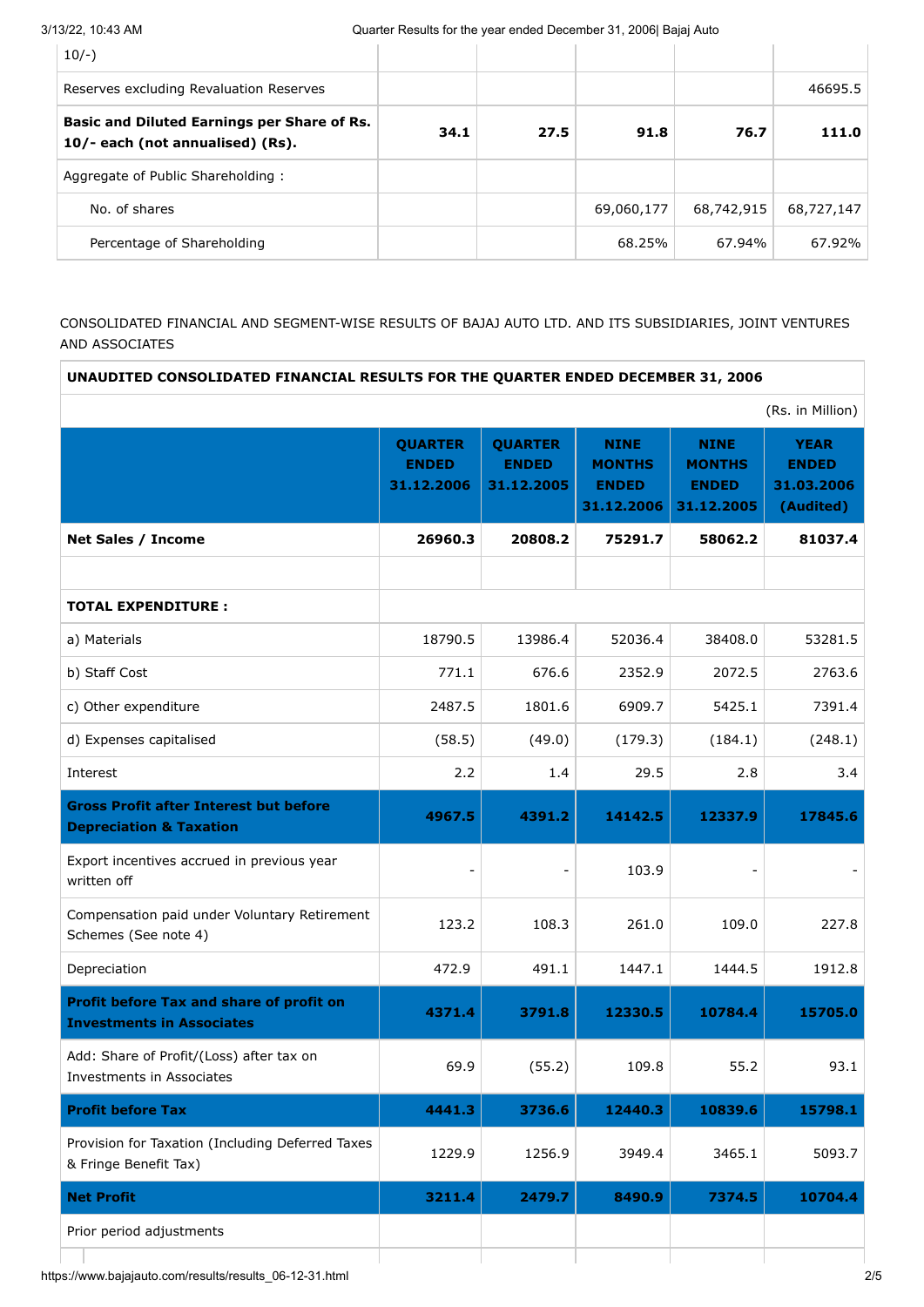3/13/22, 10:43 AM Quarter Results for the year ended December 31, 2006| Bajaj Auto

|                                                          | Income attributable to consolidated group    | 3283.5                   | 2539.8 | 8708.9  | 7472.6  | 11046.0 |
|----------------------------------------------------------|----------------------------------------------|--------------------------|--------|---------|---------|---------|
| Less: Minority Interest in Net Income of<br>subsidiaries |                                              | (68.4)                   | (70.5) | (226.9) | (133.5) | (122.1) |
|                                                          | <b>Profit after prior period adjustments</b> | 3215.1                   | 2469.3 | 8482.0  | 7339.1  | 10923.9 |
|                                                          | Others (net)                                 | 3.7                      | (10.4) | (8.9)   | (35.4)  | (8.7)   |
|                                                          | Tax credits pertaining to earlier years      | $\overline{\phantom{0}}$ |        |         |         | 228.2   |

# **SEGMENT-WISE REVENUE, RESULTS AND CAPITAL EMPLOYED**

(Rs. in Million)

|                                                                | <b>QUARTER</b><br><b>ENDED</b><br>31.12.2006 | <b>QUARTER</b><br><b>ENDED</b><br>31.12.2005 | <b>NINE</b><br><b>MONTHS</b><br><b>ENDED</b><br>31.12.2006 | <b>NINE</b><br><b>MONTHS</b><br><b>ENDED</b><br>31.12.2005 | <b>YEAR</b><br><b>ENDED</b><br>31.03.2006<br>(Audited) |
|----------------------------------------------------------------|----------------------------------------------|----------------------------------------------|------------------------------------------------------------|------------------------------------------------------------|--------------------------------------------------------|
| <b>Segment Revenue</b>                                         |                                              |                                              |                                                            |                                                            |                                                        |
| Automotive                                                     | 25598.8                                      | 20020.4                                      | 71999.9                                                    | 55054.0                                                    | 76728.2                                                |
| Insurance                                                      | 13772.9                                      | 9839.6                                       | 34709.1                                                    | 20847.3                                                    | 38440.4                                                |
| Investment & Others                                            | 1625.2                                       | 1074.8                                       | 4007.6                                                     | 3404.3                                                     | 4470.7                                                 |
| <b>Total</b>                                                   | 40996.9                                      | 30934.8                                      | 110716.6                                                   | 79305.6                                                    | 119639.3                                               |
| Less: Inter segment Revenue                                    | 91.0                                         | 57.3                                         | 273.1                                                      | 211.6                                                      | 254.5                                                  |
| <b>Net Sales/Income from operations</b>                        | 40905.9                                      | 30877.5                                      | 110443.5                                                   | 79094.0                                                    | 119384.8                                               |
| <b>Segment Profit/(Loss) before Tax and</b><br><b>Interest</b> |                                              |                                              |                                                            |                                                            |                                                        |
| Automotive                                                     | 3067.9                                       | 3069.5                                       | 9293.8                                                     | 8067.0                                                     | 11826.9                                                |
| Insurance                                                      | (226.5)                                      | (259.3)                                      | (667.3)                                                    | (363.9)                                                    | (167.4)                                                |
| Investment & Others                                            | 1602.1                                       | 927.8                                        | 3843.3                                                     | 3139.3                                                     | 4142.0                                                 |
| <b>Total</b>                                                   | 4443.5                                       | 3738.0                                       | 12469.8                                                    | 10842.4                                                    | 15801.5                                                |
| Less: Interest                                                 | 2.2                                          | 1.4                                          | 29.5                                                       | 2.8                                                        | 3.4                                                    |
| <b>Total Profit Before Tax</b>                                 | 4441.3                                       | 3736.6                                       | 12440.3                                                    | 10839.6                                                    | 15798.1                                                |
| <b>Capital Employed</b>                                        |                                              |                                              |                                                            |                                                            |                                                        |
| Automotive                                                     | 10029.0                                      | 9916.9                                       | 10029.0                                                    | 9916.9                                                     | 6839.9                                                 |
| Insurance                                                      | 5119.6                                       | 3853.7                                       | 5119.6                                                     | 3853.7                                                     | 5640.1                                                 |
| Investment & Others                                            | 62387.3                                      | 53308.0                                      | 62387.3                                                    | 53308.0                                                    | 60325.7                                                |
| Unallocable                                                    | 1201.4                                       | 1069.3                                       | 1201.4                                                     | 1069.3                                                     | (3828.9)                                               |
| <b>Total</b>                                                   | 78737.3                                      | 68147.9                                      | 78737.3                                                    | 68147.9                                                    | 68976.8                                                |
|                                                                |                                              |                                              |                                                            |                                                            |                                                        |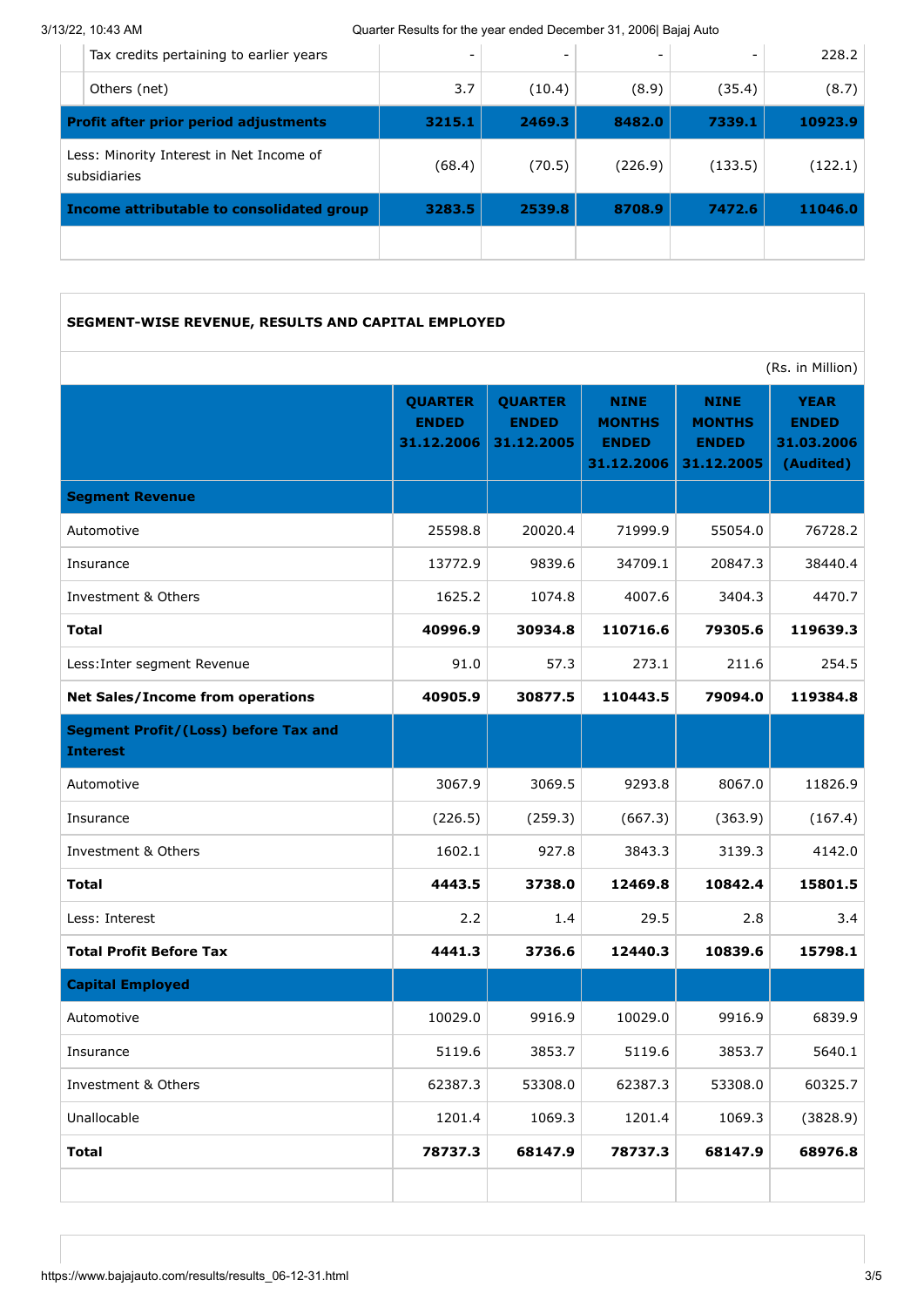#### **NOTE:**

The consolidated financial results include results of the following companies:

| <b>Name Of The Company</b>                            | % shareholding and<br>voting power of Bajaj Auto<br><b>Limited and Subsidiaries</b> | <b>Segment</b>              | <b>Consolidated as</b> |
|-------------------------------------------------------|-------------------------------------------------------------------------------------|-----------------------------|------------------------|
| a) Bajaj Auto Holdings Limited                        | 100%                                                                                | Investment                  | Subsidiary             |
| b) Bajaj Allianz General Insurance Company<br>Limited | 74%                                                                                 | Insurance - general         | Subsidiary             |
| c) Bajaj Allianz Life Insurance Company Limited       | 74%                                                                                 | Insurance - life            | Subsidiary             |
| d) PT. Bajaj Auto Indonesia                           | 95%                                                                                 | Automotive                  | Subsidiary             |
| e) Maharashtra Scooters Limited                       | 24%                                                                                 | Automotive &<br>Investments | Joint venture          |
| f) Bajaj Auto Finance Limited                         | 41.51%                                                                              | Hire Purchase<br>Financing  | Associate              |

#### **NOTES:**

1. Gross Written Premium (GWP) for the quarter and nine months ended December 31, 2006 of general insurance business is Rs. 4,594.1 million and Rs. 13,015.2 million respectively. The corresponding figure for the quarter and nine months ended December 31, 2005 was Rs. 3330.4 million and Rs. 9552.8 million respectively.

Gross Written Premium (GWP) for the quarter and nine months ended December 31, 2006 of life insurance business is Rs. 10,981.3 million and Rs. 27,087.6 million respectively. The corresponding figure for the quarter and nine months ended December 31, 2005 was Rs. 8077.8 million and Rs. 15839.2 million respectively.

- 2. For the purpose of consolidated financials the net result of the insurance business revenue accounts together with shareholders income and transfers to policyholders revenue account in accordance with the reporting framework of IRDA, amounting to a net loss of Rs. 641.8 million prior to elimination of inter segment revenue of Rs. 74 million for the nine months ended December 31, 2006, has been included in a manner consistent with the parent's reporting format as was done for the previous periods. However, for reporting segment information, segment revenues for both insurance businesses represent the premiums earned and other income.
- 3. PT. Bajaj Auto Indonesia commenced operations during the current quarter.
- 4. The company had announced a Voluntary Retirement Scheme (VRS) on 23rd August 2006 for the workmen and on 13th September 2006 for the staff of its Akurdi plant. The schemes were open till 25th September 2006. In response to the VRS, 349 workmen and 40 staff opted for the same.

In line with the policy consistently followed by the company, the liability amounting to Rs. 374 million, in respect of the same will be charged equally over the three quarters of the year. A sum of Rs. 123 million has been charged in the current quarter, aggregating to a cumulative charge for the nine months of this financial year of Rs. 249 million. The balance will be charged in the last quarter of the current financial year.